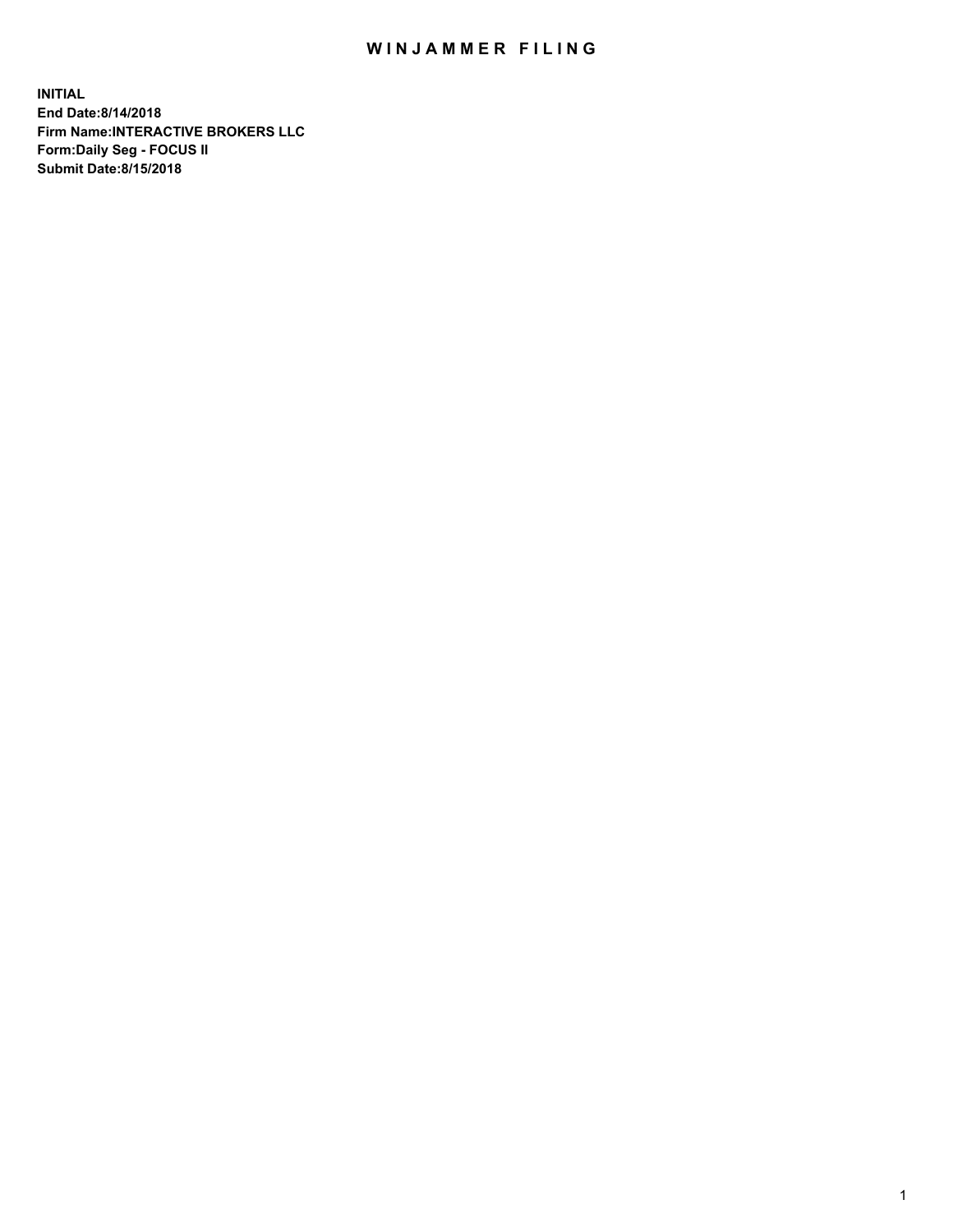**INITIAL End Date:8/14/2018 Firm Name:INTERACTIVE BROKERS LLC Form:Daily Seg - FOCUS II Submit Date:8/15/2018 Daily Segregation - Cover Page**

| Name of Company                                                                                                                                                                                                                                                                                                                | <b>INTERACTIVE BROKERS LLC</b>                                                                  |
|--------------------------------------------------------------------------------------------------------------------------------------------------------------------------------------------------------------------------------------------------------------------------------------------------------------------------------|-------------------------------------------------------------------------------------------------|
| <b>Contact Name</b>                                                                                                                                                                                                                                                                                                            | James Menicucci                                                                                 |
| <b>Contact Phone Number</b>                                                                                                                                                                                                                                                                                                    | 203-618-8085                                                                                    |
| <b>Contact Email Address</b>                                                                                                                                                                                                                                                                                                   | jmenicucci@interactivebrokers.c<br>om                                                           |
| FCM's Customer Segregated Funds Residual Interest Target (choose one):<br>a. Minimum dollar amount: ; or<br>b. Minimum percentage of customer segregated funds required:% ; or<br>c. Dollar amount range between: and; or<br>d. Percentage range of customer segregated funds required between:% and%.                         | $\overline{\mathbf{0}}$<br>$\overline{\mathbf{0}}$<br>155,000,000 245,000,000<br>0 <sub>0</sub> |
| FCM's Customer Secured Amount Funds Residual Interest Target (choose one):<br>a. Minimum dollar amount: ; or<br>b. Minimum percentage of customer secured funds required:% ; or<br>c. Dollar amount range between: and; or<br>d. Percentage range of customer secured funds required between:% and%.                           | $\overline{\mathbf{0}}$<br>0<br>80,000,000 120,000,000<br>0 <sub>0</sub>                        |
| FCM's Cleared Swaps Customer Collateral Residual Interest Target (choose one):<br>a. Minimum dollar amount: ; or<br>b. Minimum percentage of cleared swaps customer collateral required:% ; or<br>c. Dollar amount range between: and; or<br>d. Percentage range of cleared swaps customer collateral required between:% and%. | $\overline{\mathbf{0}}$<br><u>0</u><br>$\underline{0}$ $\underline{0}$<br>00                    |

Attach supporting documents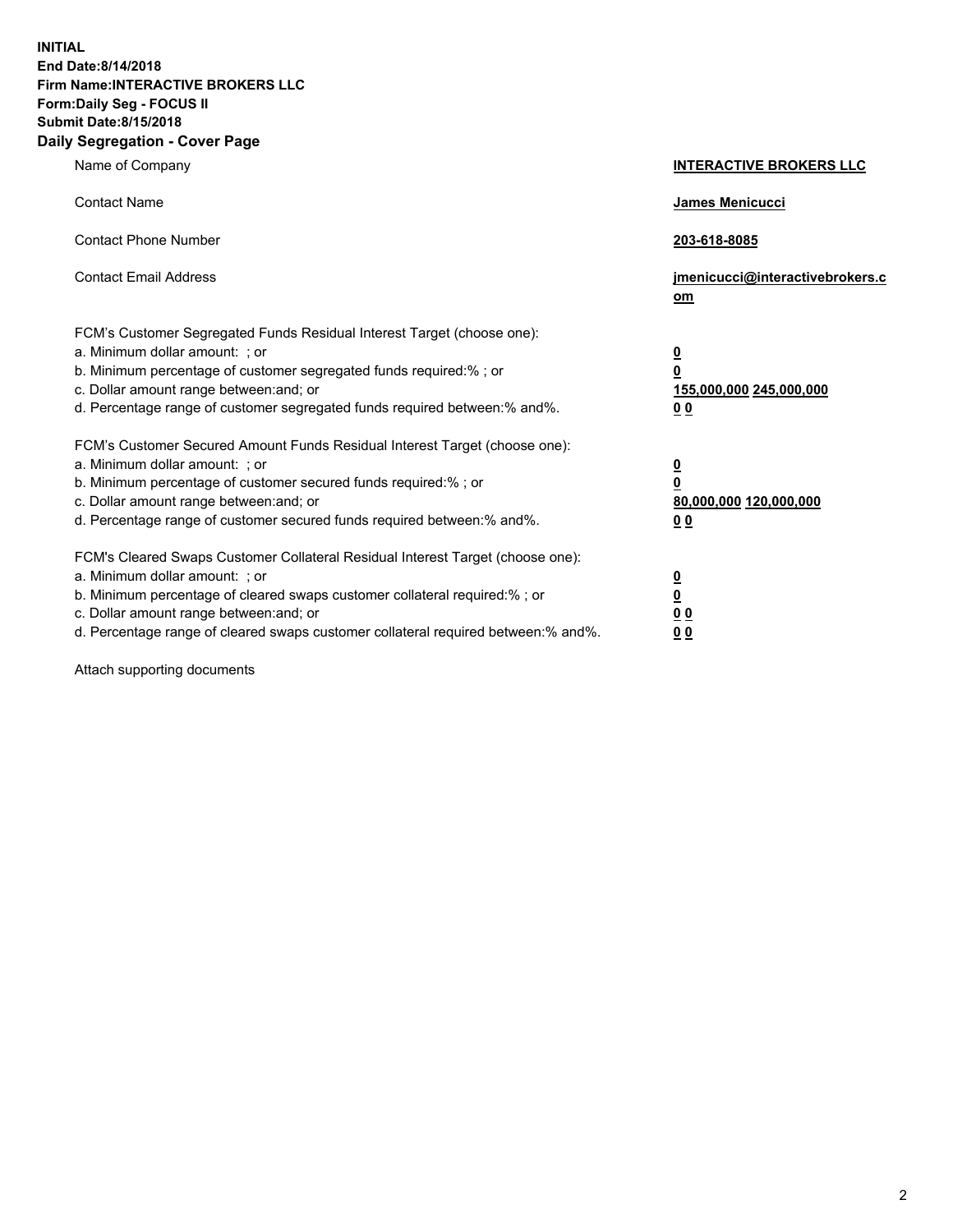## **INITIAL End Date:8/14/2018 Firm Name:INTERACTIVE BROKERS LLC Form:Daily Seg - FOCUS II Submit Date:8/15/2018 Daily Segregation - Secured Amounts**

|                | Daily Segregation - Secured Amounts                                                         |                                  |
|----------------|---------------------------------------------------------------------------------------------|----------------------------------|
|                | Foreign Futures and Foreign Options Secured Amounts                                         |                                  |
|                | Amount required to be set aside pursuant to law, rule or regulation of a foreign            | $0$ [7305]                       |
|                | government or a rule of a self-regulatory organization authorized thereunder                |                                  |
| $\mathbf{1}$ . | Net ledger balance - Foreign Futures and Foreign Option Trading - All Customers             |                                  |
|                | A. Cash                                                                                     | 443,428,490 [7315]               |
|                | B. Securities (at market)                                                                   | $0$ [7317]                       |
| 2.             | Net unrealized profit (loss) in open futures contracts traded on a foreign board of trade   | -5,147,649 [7325]                |
| 3.             | Exchange traded options                                                                     |                                  |
|                | a. Market value of open option contracts purchased on a foreign board of trade              | 473,274 [7335]                   |
|                | b. Market value of open contracts granted (sold) on a foreign board of trade                | $-60,102$ [7337]                 |
| 4.             | Net equity (deficit) (add lines 1. 2. and 3.)                                               | 438,694,013 [7345]               |
| 5.             | Account liquidating to a deficit and account with a debit balances - gross amount           | 6,939 [7351]                     |
|                | Less: amount offset by customer owned securities                                            | 0 [7352] 6,939 [7354]            |
| 6.             | Amount required to be set aside as the secured amount - Net Liquidating Equity              | 438,700,952 [7355]               |
|                | Method (add lines 4 and 5)                                                                  |                                  |
| 7.             | Greater of amount required to be set aside pursuant to foreign jurisdiction (above) or line | 438,700,952 [7360]               |
|                | 6.<br>FUNDS DEPOSITED IN SEPARATE REGULATION 30.7 ACCOUNTS                                  |                                  |
| 1.             | Cash in banks                                                                               |                                  |
|                |                                                                                             |                                  |
|                | A. Banks located in the United States                                                       | 66,031,218 [7500]                |
| 2.             | B. Other banks qualified under Regulation 30.7<br><b>Securities</b>                         | 0 [7520] 66,031,218 [7530]       |
|                | A. In safekeeping with banks located in the United States                                   | 372,024,488 [7540]               |
|                | B. In safekeeping with other banks qualified under Regulation 30.7                          | 0 [7560] 372,024,488 [7570]      |
| 3.             | Equities with registered futures commission merchants                                       |                                  |
|                | A. Cash                                                                                     | $0$ [7580]                       |
|                | <b>B.</b> Securities                                                                        | $0$ [7590]                       |
|                | C. Unrealized gain (loss) on open futures contracts                                         | $0$ [7600]                       |
|                | D. Value of long option contracts                                                           | $0$ [7610]                       |
|                | E. Value of short option contracts                                                          | 0 [7615] 0 [7620]                |
| 4.             | Amounts held by clearing organizations of foreign boards of trade                           |                                  |
|                | A. Cash                                                                                     | $0$ [7640]                       |
|                | <b>B.</b> Securities                                                                        | $0$ [7650]                       |
|                | C. Amount due to (from) clearing organization - daily variation                             | $0$ [7660]                       |
|                | D. Value of long option contracts                                                           | $0$ [7670]                       |
|                | E. Value of short option contracts                                                          | 0 [7675] 0 [7680]                |
| 5.             | Amounts held by members of foreign boards of trade                                          |                                  |
|                | A. Cash                                                                                     | 112,573,910 [7700]               |
|                | <b>B.</b> Securities                                                                        | $0$ [7710]                       |
|                | C. Unrealized gain (loss) on open futures contracts                                         | 8,424,445 [7720]                 |
|                | D. Value of long option contracts                                                           | 473,274 [7730]                   |
|                | E. Value of short option contracts                                                          | 60,102 [7735] 121,411,527 [7740] |
| 6.             | Amounts with other depositories designated by a foreign board of trade                      | 0 [7760]                         |
| 7.             | Segregated funds on hand                                                                    | $0$ [7765]                       |
| 8.             | Total funds in separate section 30.7 accounts                                               | 559,467,233 [7770]               |
| 9.             | Excess (deficiency) Set Aside for Secured Amount (subtract line 7 Secured Statement         | 120,766,281 [7380]               |
|                | Page 1 from Line 8)                                                                         |                                  |
| 10.            | Management Target Amount for Excess funds in separate section 30.7 accounts                 | 80,000,000 [7780]                |
| 11.            | Excess (deficiency) funds in separate 30.7 accounts over (under) Management Target          | 40,766,281 [7785]                |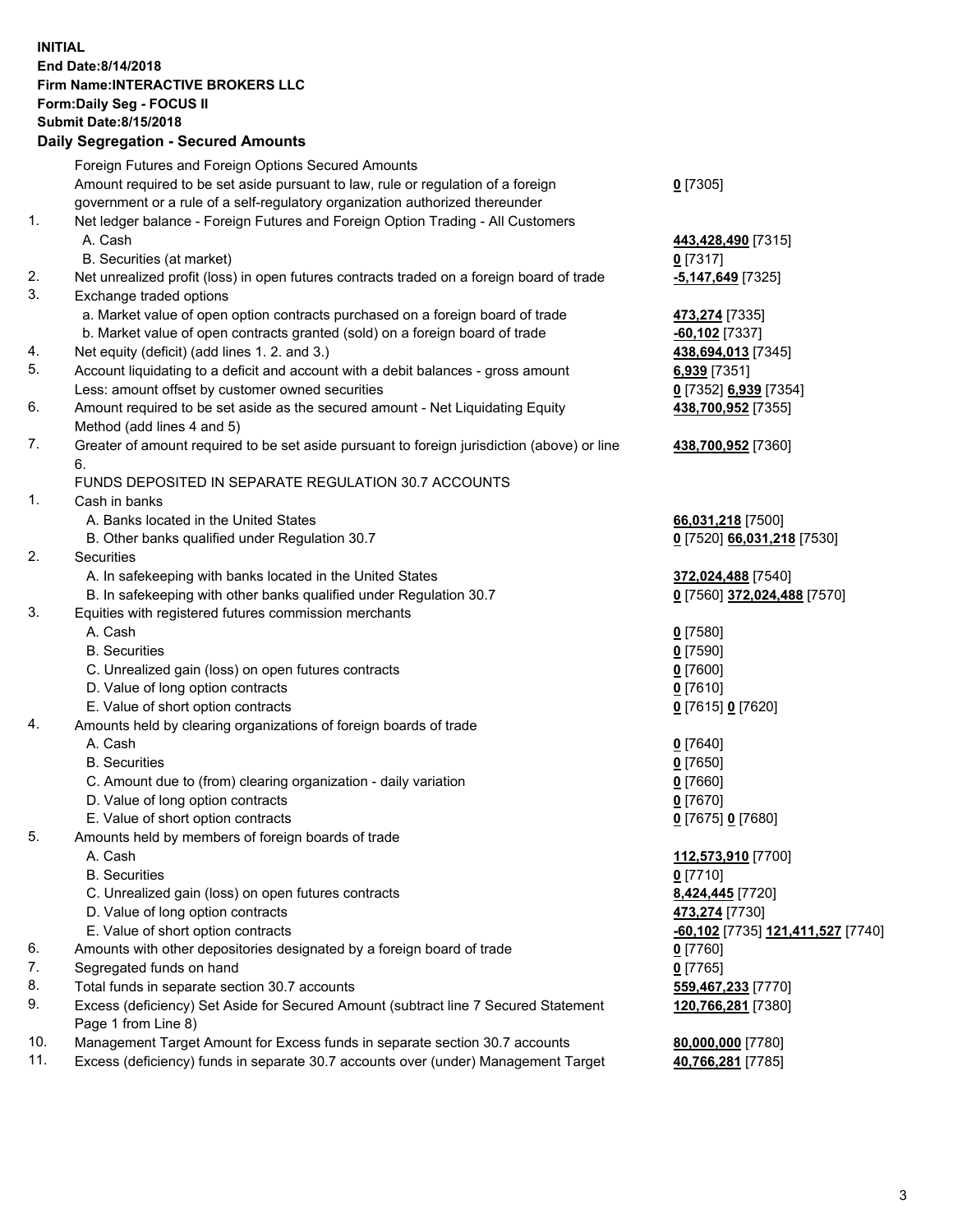**INITIAL End Date:8/14/2018 Firm Name:INTERACTIVE BROKERS LLC Form:Daily Seg - FOCUS II Submit Date:8/15/2018 Daily Segregation - Segregation Statement** SEGREGATION REQUIREMENTS(Section 4d(2) of the CEAct) 1. Net ledger balance A. Cash **3,973,619,960** [7010] B. Securities (at market) **0** [7020] 2. Net unrealized profit (loss) in open futures contracts traded on a contract market **-61,124,616** [7030] 3. Exchange traded options A. Add market value of open option contracts purchased on a contract market **167,242,270** [7032] B. Deduct market value of open option contracts granted (sold) on a contract market **-195,865,563** [7033] 4. Net equity (deficit) (add lines 1, 2 and 3) **3,883,872,051** [7040] 5. Accounts liquidating to a deficit and accounts with debit balances - gross amount **163,535** [7045] Less: amount offset by customer securities **0** [7047] **163,535** [7050] 6. Amount required to be segregated (add lines 4 and 5) **3,884,035,586** [7060] FUNDS IN SEGREGATED ACCOUNTS 7. Deposited in segregated funds bank accounts A. Cash **951,223,261** [7070] B. Securities representing investments of customers' funds (at market) **1,964,709,090** [7080] C. Securities held for particular customers or option customers in lieu of cash (at market) **0** [7090] 8. Margins on deposit with derivatives clearing organizations of contract markets A. Cash **27,059,091** [7100] B. Securities representing investments of customers' funds (at market) **1,169,261,663** [7110] C. Securities held for particular customers or option customers in lieu of cash (at market) **0** [7120] 9. Net settlement from (to) derivatives clearing organizations of contract markets **1,938,428** [7130] 10. Exchange traded options A. Value of open long option contracts **167,178,326** [7132] B. Value of open short option contracts **-195,820,170** [7133] 11. Net equities with other FCMs A. Net liquidating equity **0** [7140] B. Securities representing investments of customers' funds (at market) **0** [7160] C. Securities held for particular customers or option customers in lieu of cash (at market) **0** [7170] 12. Segregated funds on hand **0** [7150] 13. Total amount in segregation (add lines 7 through 12) **4,085,549,689** [7180] 14. Excess (deficiency) funds in segregation (subtract line 6 from line 13) **201,514,103** [7190] 15. Management Target Amount for Excess funds in segregation **155,000,000** [7194] **46,514,103** [7198]

16. Excess (deficiency) funds in segregation over (under) Management Target Amount Excess